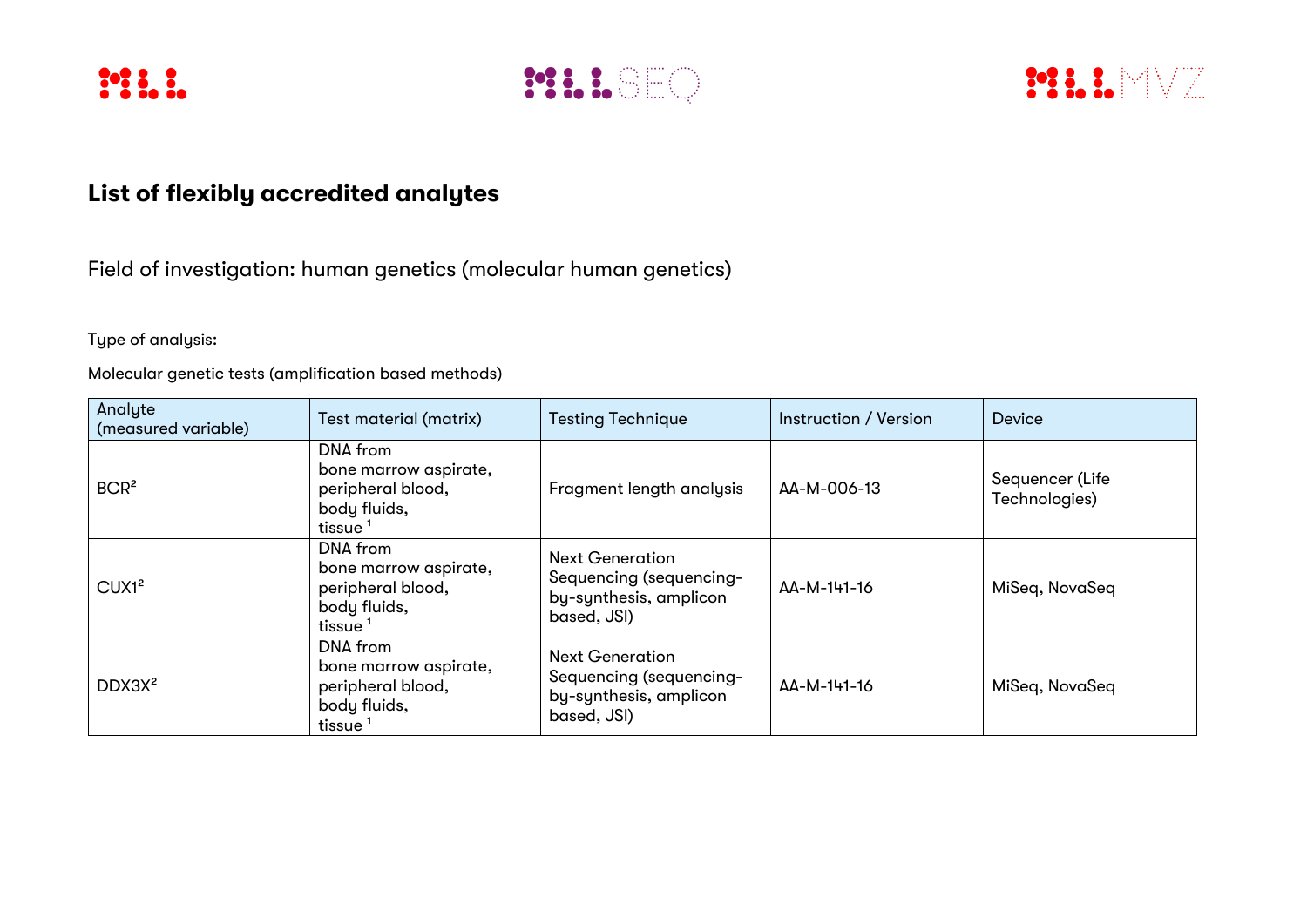





| Analyte<br>(measured variable) | Test material (matrix)                                                                               | <b>Testing Technique</b>                                                                   | Instruction / Version | Device                                     |
|--------------------------------|------------------------------------------------------------------------------------------------------|--------------------------------------------------------------------------------------------|-----------------------|--------------------------------------------|
| DNMT3A <sup>2</sup>            | DNA from<br>bone marrow aspirate,<br>peripheral blood,<br>body fluids,<br>tissue <sup>1</sup>        | digital PCR                                                                                | AA-M-148-10           | <b>BioRad dPCR System</b>                  |
| DPYD <sup>2</sup>              | <b>DNA</b> from<br>bone marrow aspirate,<br>peripheral blood,<br>body fluids,<br>tissue <sup>1</sup> | Melting curve analysis                                                                     | AA-M-176-03           | <b>Real time PCR Instrument</b><br>(Roche) |
| FLT3 <sup>2</sup>              | DNA from<br>bone marrow aspirate,<br>peripheral blood,<br>body fluids,<br>tissue $1$                 | digital PCR                                                                                | AA-M-148-10           | <b>BioRad dPCR System</b>                  |
| HFE <sup>2</sup>               | DNA from<br>bone marrow aspirate,<br>peripheral blood,<br>body fluids,<br>tissue $1$                 | <b>Next Generation</b><br>Sequencing (sequencing-<br>by-synthesis, amplicon<br>based, JSI) | AA-M-141-16           | MiSeq, NovaSeq                             |
| IDH1 <sup>2</sup>              | DNA from<br>bone marrow aspirate,<br>peripheral blood,<br>body fluids,<br>tissue <sup>1</sup>        | digital PCR                                                                                | AA-M-148-10           | <b>BioRad dPCR System</b>                  |
| IDH2 <sup>2</sup>              | DNA from<br>bone marrow aspirate,<br>peripheral blood,<br>body fluids,<br>tissue <sup>1</sup>        | digital PCR                                                                                | AA-M-148-10           | <b>BioRad dPCR System</b>                  |